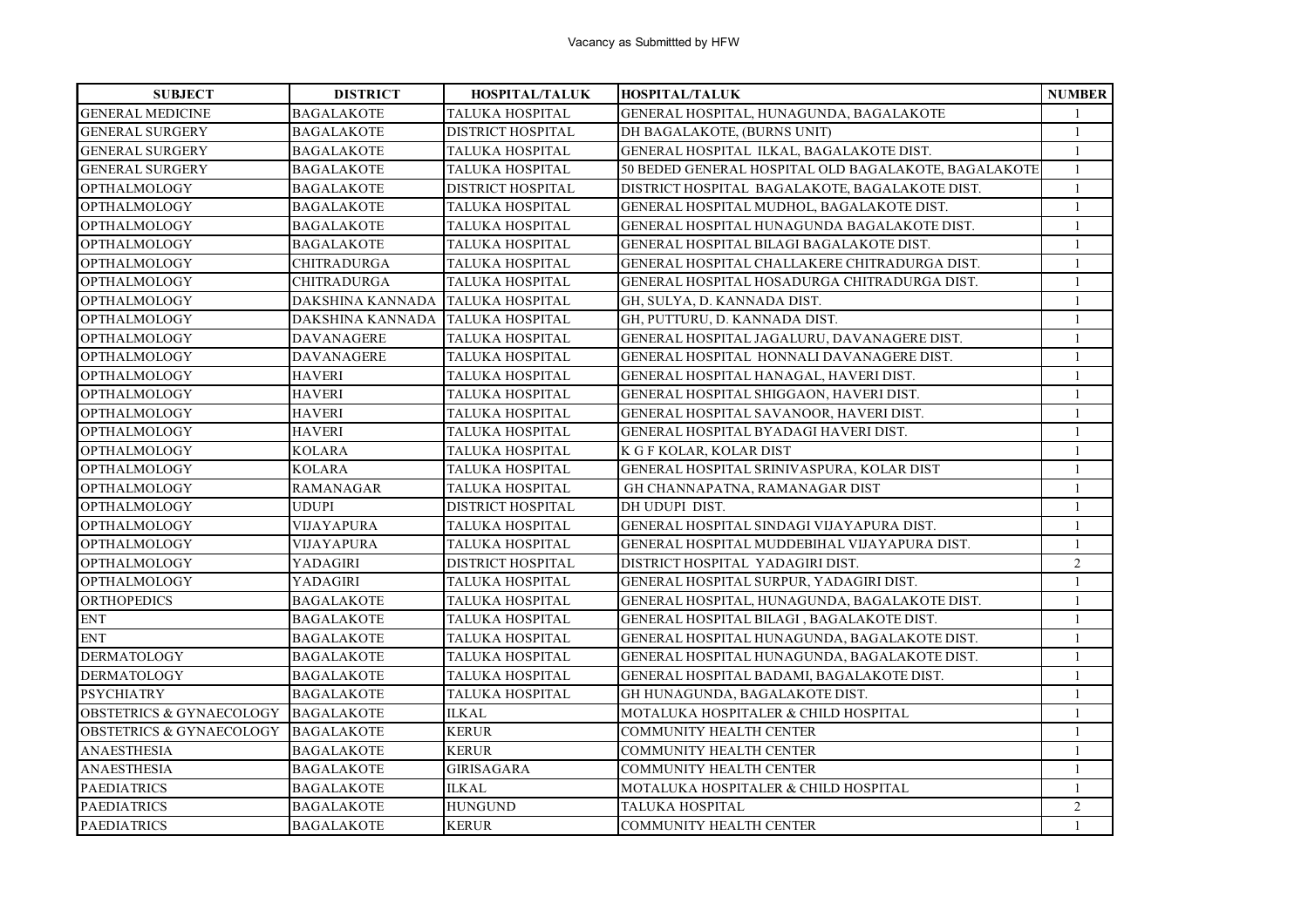| OBSTETRICS & GYNAECOLOGY  BANGALORE URBAN |                         | <b>CV RAMAN HOSPITAL</b>                 | <b>DISTRICT HOSPITAL</b>                             | 1            |
|-------------------------------------------|-------------------------|------------------------------------------|------------------------------------------------------|--------------|
| <b>PAEDIATRICS</b>                        | <b>BELAGAVI</b>         | <b>GOKAK</b>                             | <b>TALUKA HOSPITAL</b>                               | $\mathbf{1}$ |
| <b>PAEDIATRICS</b>                        | <b>BELAGAVI</b>         | <b>CHIKKODI</b>                          | TALUKA HOSPITAL                                      | 1            |
| <b>PAEDIATRICS</b>                        | <b>BELAGAVI</b>         | <b>RAIBAG</b>                            | TALUKA HOSPITAL                                      | 1            |
| <b>PAEDIATRICS</b>                        | BELLARI                 | <b>SIRAGUPPA</b>                         | TALUKA HOSPITAL                                      | $\mathbf{1}$ |
| <b>PAEDIATRICS</b>                        | <b>BELLARI</b>          | <b>SANDUR</b>                            | TALUKA HOSPITAL                                      | $\mathbf{1}$ |
| <b>PAEDIATRICS</b>                        | BELLARI                 | KUDLIGI                                  | TALUKA HOSPITAL                                      | $\mathbf{1}$ |
| <b>PAEDIATRICS</b>                        | <b>BELLARI</b>          | H HADAGALI                               | TALUKA HOSPITAL                                      | $\mathbf{1}$ |
| <b>PSYCHIATRY</b>                         | <b>BELLARY</b>          | DISTRICT HOSPITAL                        | DH BELLARY, BELLARY DIST.                            | $\mathbf{1}$ |
| <b>GENERAL MEDICINE</b>                   | <b>BENGALURU RURAL</b>  | <b>COMMUNITY HEALTH</b><br><b>CENTER</b> | CHC VIJAYAPURA, DEVANAHALLI TQ, BENGALURU RURAL      | $\mathbf{1}$ |
| <b>GENERAL SURGERY</b>                    | BENGALURU RURAL         | TALUKA HOSPITAL                          | GH DEVANAHALLI BENGALURU RURAL                       | -1           |
| <b>PAEDIATRICS</b>                        | <b>BIDAR</b>            | <b>AURAD</b>                             | TALUKA HOSPITAL                                      | $\mathbf{1}$ |
| <b>PAEDIATRICS</b>                        | <b>BIDAR</b>            | <b>BASAVAKALYAN</b>                      | TALUKA HOSPITAL                                      | $\mathbf{1}$ |
| <b>PAEDIATRICS</b>                        | <b>BIDAR</b>            | MANNEKAHALLI                             | COMMUNITY HEALTH CENTER                              | $\mathbf{1}$ |
| <b>PAEDIATRICS</b>                        | BIDAR                   | KAMALANAGARA                             | <b>COMMUNITY HEALTH CENTER</b>                       | $\mathbf{1}$ |
| <b>OBSTETRICS &amp; GYNAECOLOGY</b>       | <b>CHAMARAJANGARA</b>   | TALUKA HOSPITAL<br>SANEMARANAHALLI       | COMMUNITY HEALTH CENTER                              | $\mathbf{1}$ |
| <b>PAEDIATRICS</b>                        | CHAMARAJANGARA          | TALUKA HOSPITAL<br>SANEMARANAHALLI       | <b>COMMUNITY HEALTH CENTER</b>                       | $\mathbf{1}$ |
| <b>GENERAL SURGERY</b>                    | <b>CHIKKABALLAPUR</b>   | <b>TALUKA HOSPITAL</b>                   | GENERAL HOSPITAL BAGEPALLI, CHIKKABALLAPUR DIST      | $\mathbf{1}$ |
| <b>OBSTETRICS &amp; GYNAECOLOGY</b>       | <b>CHIKKABALLAPURA</b>  | <b>GOWRIBIDNUR</b>                       | <b>TALUKA HOSPITAL</b>                               | $\mathbf{1}$ |
| <b>OBSTETRICS &amp; GYNAECOLOGY</b>       | <b>CHIKKABALLAPURA</b>  | <b>SHIDLAGHATTA</b>                      | TALUKA HOSPITAL                                      | $\mathbf{1}$ |
| <b>ANAESTHESIA</b>                        | CHIKKABALLAPURA         | <b>GUDIBANDE</b>                         | TALUKA HOSPITAL                                      | $\mathbf{1}$ |
| <b>ANAESTHESIA</b>                        | <b>CHIKKABALLAPURA</b>  | <b>BATLAHALLI</b>                        | COMMUNITY HEALTH CENTER                              | $\mathbf{1}$ |
| <b>PAEDIATRICS</b>                        | CHIKKABALLAPURA         | <b>GULURU</b>                            | COMMUNITY HEALTH CENTER                              | -1           |
| <b>GENERAL MEDICINE</b>                   | <b>CHIKKABALLAPURA</b>  | TALUKA HOSPITAL                          | GENERAL HOSPITAL, BAGEPALLI, CHIKKABALLAPURA DIST.   | 1            |
| <b>GENERAL MEDICINE</b>                   | <b>CHIKKABALLAPURA</b>  | <b>TALUKA HOSPITAL</b>                   | GENERAL HOSPITAL, GUDIBANDE, CHIKKABALLAPURA DIST.   | $\mathbf{1}$ |
| <b>GENERAL MEDICINE</b>                   | CHIKKABALLAPURA         | <b>TALUKA HOSPITAL</b>                   | GENERAL HOSPITAL, SHIDLAGATTA, CHIKKABALLAPURA DIST. | $\mathbf{1}$ |
| <b>RESPIRATORY MEDICINE</b>               | CHIKKABALLAPURA         | <b>DISTRICT HOSPITAL</b>                 | DH CHIKKABALLAPURA, CHIKKBALLAPURA DIST.             | $\mathbf{1}$ |
| <b>GENERAL SURGERY</b>                    | CHIKKABALLAPURA         | TALUKA HOSPITAL                          | GH BAGEPALLI, CHIKKABALLAPURA DIST.                  | $\mathbf{1}$ |
| <b>GENERAL SURGERY</b>                    | CHIKKABALLAPURA         | <b>COMMUNITY HEALTH</b><br><b>CENTER</b> | CHC BATLAHALLI, CHINTAMANI TQ, CHIKKABALLAPURA DIST. | -1           |
| <b>RADIO DIAGNOSIS</b>                    | CHIKKABALLAPURA         | TALUKA HOSPITAL                          | GENERAL HOSPITAL MULABAGILU CHIKKABALLAPURA DIST.    | 1            |
| <b>RADIO DIAGNOSIS</b>                    | <b>CHIKKABALLAPURA</b>  | TALUKA HOSPITAL                          | GENERAL HOSPITAL BAGEPALLI, CHIKKABALLAPURA DIST.    | $\mathbf{1}$ |
| <b>RADIO DIAGNOSIS</b>                    | <b>CHIKKABALLAPURA</b>  | TALUKA HOSPITAL                          | GENERAL HOSPITAL GOWRIBIDANURU, CHIKKABALLAPURA DIST | $\mathbf{1}$ |
| <b>RADIO DIAGNOSIS</b>                    | <b>CHIKKABALLAPURA</b>  | TALUKA HOSPITAL                          | GENERAL HOSPITAL SHIDLAGATTA, CHIKKABALLAPURA DIST.  | $\mathbf{1}$ |
| <b>ENT</b>                                | <b>CHIKKABALLAPURUA</b> | <b>DISTRICT HOSPITAL</b>                 | DH CHIKKABALLAPURUA                                  | 1            |
| <b>OBSTETRICS &amp; GYNAECOLOGY</b>       | <b>CHIKKAMAGALURU</b>   | <b>AJJAMPURA</b>                         | <b>COMMUNITY HEALTH CENTER</b>                       | $\mathbf{1}$ |
| OBSTETRICS & GYNAECOLOGY CHIKKAMAGALURU   |                         | <b>KALASA</b>                            | <b>COMMUNITY HEALTH CENTER</b>                       | $\mathbf{1}$ |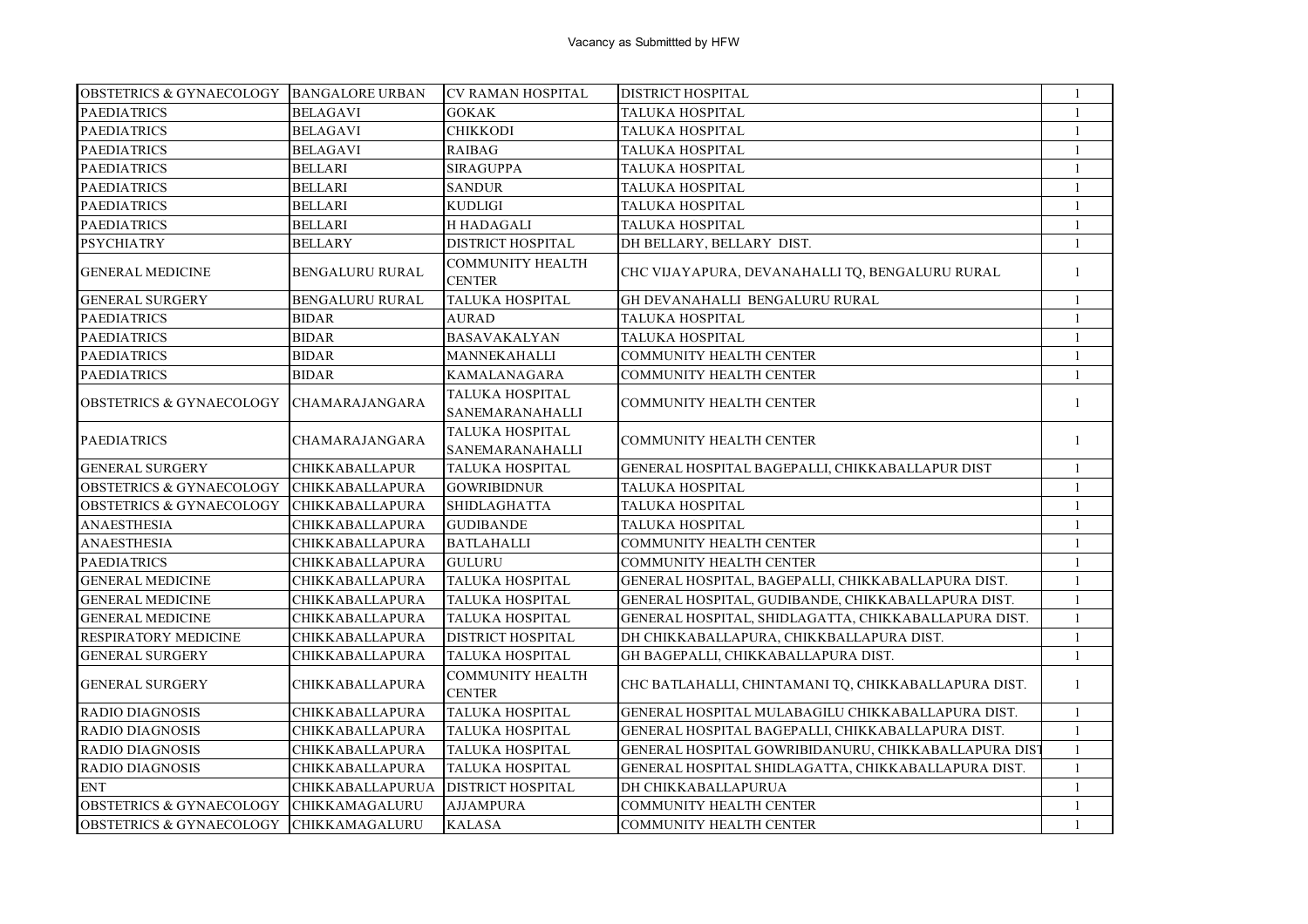| <b>ANAESTHESIA</b>                  | CHIKKAMAGALURU     | <b>SRINGERI</b>          | TALUKA HOSPITAL                                 | $\mathbf{1}$ |
|-------------------------------------|--------------------|--------------------------|-------------------------------------------------|--------------|
| <b>ANAESTHESIA</b>                  | CHIKKAMAGALURU     | <b>BIRUR</b>             | <b>COMMUNITY HEALTH CENTER</b>                  | $\mathbf{1}$ |
| <b>ANAESTHESIA</b>                  | CHIKKAMAGALURU     | PANCHANAHALLI            | <b>COMMUNITY HEALTH CENTER</b>                  | $\mathbf{1}$ |
| <b>ANAESTHESIA</b>                  | CHIKKAMAGALURU     | <b>AJJAMPURA</b>         | COMMUNITY HEALTH CENTER                         | $\mathbf{1}$ |
| <b>ANAESTHESIA</b>                  | CHIKKAMAGALURU     | <b>KALASA</b>            | <b>COMMUNITY HEALTH CENTER</b>                  | 1            |
| <b>PAEDIATRICS</b>                  | CHIKKAMAGALURU     | <b>SRINGERI</b>          | TALUKA HOSPITAL                                 | $\mathbf{1}$ |
| <b>PAEDIATRICS</b>                  | CHIKKAMAGALURU     | <b>MUDIGERE</b>          | TALUKA HOSPITAL                                 | $\mathbf{1}$ |
| <b>PAEDIATRICS</b>                  | CHIKKAMAGALURU     | NR PURA                  | TALUKA HOSPITAL                                 | $\mathbf{1}$ |
| <b>PAEDIATRICS</b>                  | CHIKKAMAGALURU     | <b>KALASA</b>            | <b>COMMUNITY HEALTH CENTER</b>                  | $\mathbf{1}$ |
| <b>GENERAL MEDICINE</b>             | CHIKKAMAGALURU     | <b>DISTRICT HOSPITAL</b> | DH CHIKKAMAGALUR, CHIKKAMAGALURU DIST.          | $\mathbf{1}$ |
| <b>GENERAL MEDICINE</b>             | CHIKKAMAGALURU     | <b>TALUKA HOSPITAL</b>   | GENERAL HOSPITAL, KADURU CHIKKAMAGALURU DIST.   | $\mathbf{1}$ |
| <b>GENERAL MEDICINE</b>             | CHIKKAMAGALURU     | <b>TALUKA HOSPITAL</b>   | GH BIRURU, CHIKKAMAGALURU DIST.                 | $\mathbf{1}$ |
| <b>GENERAL SURGERY</b>              | CHIKKAMAGALURU     | <b>TALUKA HOSPITAL</b>   | GENERAL HOSPITAL, N.R.PURA, CHIKKAMAGALURU DIST | $\mathbf{1}$ |
| <b>GENERAL SURGERY</b>              | CHIKKAMAGALURU     | <b>TALUKA HOSPITAL</b>   | GH MUDIGERE, CHIKKAMAGALURU DIST.               | $\mathbf{1}$ |
| <b>GENERAL SURGERY</b>              | CHIKKAMAGALURU     | TALUKA HOSPITAL          | GH KOPPA, CHIKKAMAGALURU DIST.                  | $\mathbf{1}$ |
| <b>GENERAL SURGERY</b>              | CHIKKAMAGALURU     | <b>TALUKA HOSPITAL</b>   | GH KADURU, CHIKKAMAGALURU DIST.                 | $\mathbf{1}$ |
| <b>ORTHOPEDICS</b>                  | CHIKKAMAGALURU     | <b>TALUKA HOSPITAL</b>   | GENERAL HOSPITAL MUDIGERE, CHIKKAMAGALURU DIST. | $\mathbf{1}$ |
| <b>ORTHOPEDICS</b>                  | CHIKKAMAGALURU     | <b>TALUKA HOSPITAL</b>   | GH KOPPA, CHIKKAMAGALURU DIST.                  | $\mathbf{1}$ |
| <b>RADIO DIAGNOSIS</b>              | CHIKKAMAGALURU     | <b>TALUKA HOSPITAL</b>   | GENERAL HOSPITAL MUDIGERE, CHIKKAMAGALURU DIST. | $\mathbf{1}$ |
| <b>RADIO DIAGNOSIS</b>              | CHIKKAMAGALURU     | TALUKA HOSPITAL          | GENERAL HOSPITAL TARIKERE, CHIKKAMAGALURU DIST. | $\mathbf{1}$ |
| <b>RADIO DIAGNOSIS</b>              | CHIKKAMAGALURU     | <b>TALUKA HOSPITAL</b>   | GENERAL HOSPITAL KADURU, CHIKKAMAGALURU DIST.   | $\mathbf{1}$ |
| <b>PSYCHIATRY</b>                   | CHIKKAMAGALURU     | <b>TALUKA HOSPITAL</b>   | GH TARIKERE, CHIKKAMAGALURU DIST.               | $\mathbf{1}$ |
| <b>GENERAL SURGERY</b>              | CHIKKAMAGALURU     | <b>DISTRICT HOSPITAL</b> | DISTRICT HOSPITAL CHIKKAMAGALURU DIST.          | $\mathbf{1}$ |
| <b>RADIO DIAGNOSIS</b>              | CHIKKAMAGALURU     | <b>DISTRICT HOSPITAL</b> | DISTRICT HOSPITAL CHIKKAMAGALURU                | $\mathbf{1}$ |
| <b>OBSTETRICS &amp; GYNAECOLOGY</b> | <b>CHITRADURGA</b> | <b>SRIRAMPURA</b>        | COMMUNITY HEALTH CENTER                         | $\mathbf{1}$ |
| <b>OBSTETRICS &amp; GYNAECOLOGY</b> | <b>CHITRADURGA</b> | <b>B DURGA</b>           | COMMUNITY HEALTH CENTER                         | $\mathbf{1}$ |
| <b>OBSTETRICS &amp; GYNAECOLOGY</b> | <b>CHITRADURGA</b> | <b>BURMASAGRA</b>        | <b>COMMUNITY HEALTH CENTER</b>                  | $\mathbf{1}$ |
| <b>OBSTETRICS &amp; GYNAECOLOGY</b> | <b>CHITRADURGA</b> | <b>SIRIGERI</b>          | <b>COMMUNITY HEALTH CENTER</b>                  | 1            |
| <b>OBSTETRICS &amp; GYNAECOLOGY</b> | <b>CHITRADURGA</b> | PARASHURAMPURA           | <b>COMMUNITY HEALTH CENTER</b>                  | 1            |
| <b>ANAESTHESIA</b>                  | <b>CHITRADURGA</b> | SRIRAMPURA               | <b>COMMUNITY HEALTH CENTER</b>                  | $\mathbf{1}$ |
| <b>ANAESTHESIA</b>                  | <b>CHITRADURGA</b> | <b>KK PURA</b>           | <b>COMMUNITY HEALTH CENTER</b>                  | $\mathbf{1}$ |
| <b>ANAESTHESIA</b>                  | CHITRADURGA        | <b>B DURGA</b>           | COMMUNITY HEALTH CENTER                         |              |
| <b>ANAESTHESIA</b>                  | <b>CHITRADURGA</b> | <b>BURMASAGRA</b>        | <b>COMMUNITY HEALTH CENTER</b>                  | $\mathbf{1}$ |
| <b>ANAESTHESIA</b>                  | <b>CHITRADURGA</b> | <b>SIRIGERI</b>          | COMMUNITY HEALTH CENTER                         | 1            |
| <b>ANAESTHESIA</b>                  | <b>CHITRADURGA</b> | PARASHURAMPURA           | <b>COMMUNITY HEALTH CENTER</b>                  | $\mathbf{1}$ |
| <b>ANAESTHESIA</b>                  | <b>CHITRADURGA</b> | <b>DHARAMPURA</b>        | COMMUNITY HEALTH CENTER                         | $\mathbf{1}$ |
| <b>PAEDIATRICS</b>                  | <b>CHITRADURGA</b> | <b>KK PURA</b>           | <b>COMMUNITY HEALTH CENTER</b>                  | $\mathbf{1}$ |
| <b>PAEDIATRICS</b>                  | CHITRADURGA        | <b>B DURGA</b>           | COMMUNITY HEALTH CENTER                         | $\mathbf{1}$ |
| <b>PAEDIATRICS</b>                  | CHITRADURGA        | <b>BURMASAGRA</b>        | COMMUNITY HEALTH CENTER                         | $\mathbf{1}$ |
| <b>PAEDIATRICS</b>                  | <b>CHITRADURGA</b> | <b>SIRIGERI</b>          | <b>COMMUNITY HEALTH CENTER</b>                  | -1           |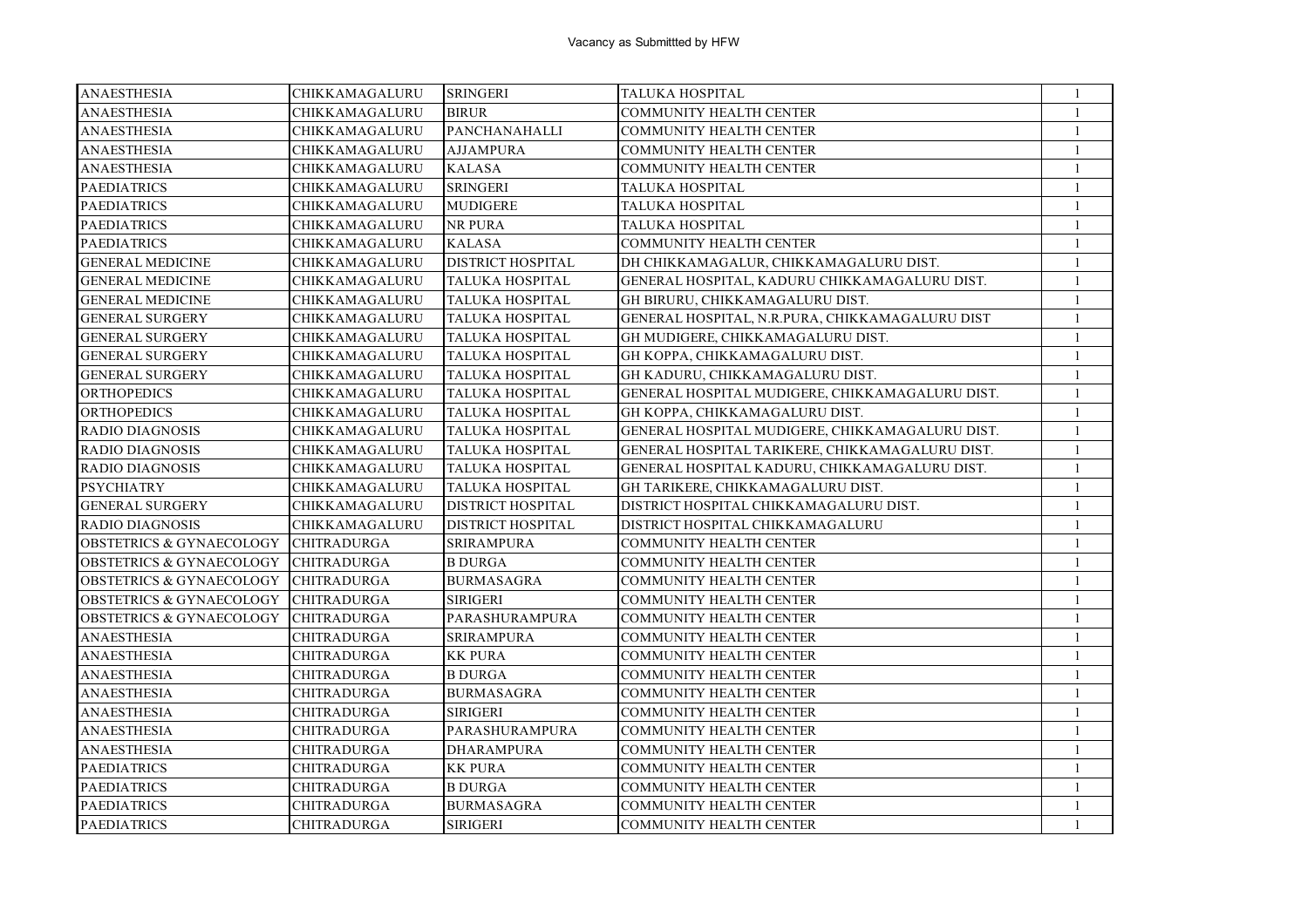| <b>PAEDIATRICS</b>                  | <b>CHITRADURGA</b>           | PARASHURAMPURA                           | <b>COMMUNITY HEALTH CENTER</b>                     | $\mathbf{1}$   |
|-------------------------------------|------------------------------|------------------------------------------|----------------------------------------------------|----------------|
| <b>PAEDIATRICS</b>                  | <b>CHITRADURGA</b>           | <b>DHARAMPURA</b>                        | <b>COMMUNITY HEALTH CENTER</b>                     | $\overline{1}$ |
| <b>GENERAL MEDICINE</b>             | CHITRADURGA                  | <b>TALUKA HOSPITAL</b>                   | GENERAL HOSPITAL, HOSADURGA, CHITRADURGA DIST      | $\mathbf{1}$   |
| <b>GENERAL MEDICINE</b>             | <b>CHITRADURGA</b>           | TALUKA HOSPITAL                          | GENERAL HOSPITAL, HOLALKERE CHITRADURGA DIST.      | $\mathbf{1}$   |
| <b>GENERAL SURGERY</b>              | <b>CHITRADURGA</b>           | <b>COMMUNITY HEALTH</b><br><b>CENTER</b> | CHC SIRIGERE, CHITRADURGA TQ, CHITRADURGA DIST.    | $\mathbf{1}$   |
| <b>GENERAL SURGERY</b>              | CHITRADURGA                  | <b>COMMUNITY HEALTH</b><br><b>CENTER</b> | CHC BHARAMASAGARA, CHITRADURGA TQ CHITRADURGA DIST | $\mathbf{1}$   |
| <b>GENERAL SURGERY</b>              | <b>CHITRADURGA</b>           | <b>COMMUNITY HEALTH</b><br><b>CENTER</b> | CHC RAMPURA, MOLAKALMURU TQ, CHITRADURGA DIST.     | 1              |
| <b>GENERAL SURGERY</b>              | <b>CHITRADURGA</b>           | <b>COMMUNITY HEALTH</b><br><b>CENTER</b> | CHC SRI RAMPURA, MOLAKALMURU TQ, CHITRADURGA DIST. | 1              |
| <b>GENERAL SURGERY</b>              | <b>CHITRADURGA</b>           | <b>COMMUNITY HEALTH</b><br><b>CENTER</b> | CHC K.KENCHAPURA, HOSADURGA TQ CHITRADURGA DIST.   | $\mathbf{1}$   |
| <b>GENERAL SURGERY</b>              | <b>CHITRADURGA</b>           | <b>COMMUNITY HEALTH</b><br><b>CENTER</b> | CHC BELAGURU, HOSADURGA TQ CHITRADURGA DIST.       | $\mathbf{1}$   |
| <b>GENERAL SURGERY</b>              | <b>CHITRADURGA</b>           | <b>COMMUNITY HEALTH</b><br><b>CENTER</b> | CHC B.DURGA, HOLALKERE TQ CHITRADURGA DIST.        | $\mathbf{1}$   |
| <b>ORTHOPEDICS</b>                  | <b>CHITRADURGA</b>           | <b>COMMUNITY HEALTH</b><br><b>CENTER</b> | CHC B.DURGA, HOLALKERE TQ CHITRADURGA DIST.        | $\mathbf{1}$   |
| <b>ORTHOPEDICS</b>                  | <b>CHITRADURGA</b>           | <b>COMMUNITY HEALTH</b><br><b>CENTER</b> | CHC SRI RAMPURA, MOLAKALMURU TQ, CHITRADURGA DIST. | $\mathbf{1}$   |
| <b>ENT</b>                          | <b>CHITRADURGA</b>           | TALUKA HOSPITAL                          | GENERAL HOSPITAL MOLAKALMURU, CHITRADURGA DIST.    | $\mathbf{1}$   |
| <b>ENT</b>                          | <b>CHITRADURGA</b>           | TALUKA HOSPITAL                          | GENERAL HOSPITAL HIRIYURU CHITRADURGA DIST.        | $\mathbf{1}$   |
| <b>DERMATOLOGY</b>                  | <b>CHITRADURGA</b>           | <b>TALUKA HOSPITAL</b>                   | GENERAL HOSPITAL MOLAKALMURU, CHITRADURGA DIST.    | $\mathbf{1}$   |
| <b>RADIO DIAGNOSIS</b>              | <b>CHITRADURGA</b>           | <b>DISTRICT HOSPITAL</b>                 | DISTRICT HOSPITAL CHITRADURGA DIST.                | $\mathbf{1}$   |
| <b>PSYCHIATRY</b>                   | <b>CHITRADURGA</b>           | <b>COMMUNITY HEALTH</b><br><b>CENTER</b> | CHC BELAGURU, HOSADURGA TQ CHITRADURGA DIST.       | 1              |
| <b>GENERAL SURGERY</b>              | DAKSHINA KANNADA             | <b>DISTRICT HOSPITAL</b>                 | DISTRICT HOSPITAL D. KANNADA                       | $\mathbf{1}$   |
| <b>GENERAL SURGERY</b>              | DAKSHINA KANNADA             | <b>TALUKA HOSPITAL</b>                   | GH, SULYA, D. KANNADA DIST.                        | $\mathbf{1}$   |
| <b>GENERAL SURGERY</b>              | DAKSHINA KANNADA             | <b>TALUKA HOSPITAL</b>                   | GH BELTALUKA HOSPITALANGADI                        | $\mathbf{1}$   |
| <b>ORTHOPEDICS</b>                  | DAKSHINA KANNADA             | <b>TALUKA HOSPITAL</b>                   | GH, PUTTURU, D. KANNADA DIST.                      | $\mathbf{1}$   |
| <b>OBSTETRICS &amp; GYNAECOLOGY</b> | <b>DAKSHINA KANNADA</b>      | <b>SULLIA</b>                            | TALUKA HOSPITAL                                    | $\mathbf{1}$   |
| OBSTETRICS & GYNAECOLOGY            | DAKSHINA KANNADA             | <b>PUTTUR</b>                            | TALUKA HOSPITAL                                    | $\mathbf{1}$   |
| <b>OBSTETRICS &amp; GYNAECOLOGY</b> | <b>DAKSHINA KANNADA</b>      | <b>MULKI</b>                             | COMMUNITY HEALTH CENTER                            | $\mathbf{1}$   |
| <b>OBSTETRICS &amp; GYNAECOLOGY</b> | DAKSHINA KANNADA             | <b>VITLA</b>                             | COMMUNITY HEALTH CENTER                            | $\mathbf{1}$   |
| <b>OBSTETRICS &amp; GYNAECOLOGY</b> | <b>DAKSHINA KANNADA</b>      | VAMANAPADAV                              | COMMUNITY HEALTH CENTER                            | $\mathbf{1}$   |
| <b>OBSTETRICS &amp; GYNAECOLOGY</b> | DAKSHINA KANNADA             | <b>KADABA</b>                            | COMMUNITY HEALTH CENTER                            | $\mathbf{1}$   |
| <b>OBSTETRICS &amp; GYNAECOLOGY</b> | DAKSHINA KANNADA             | <b>UPPINANGADI</b>                       | COMMUNITY HEALTH CENTER                            | $\mathbf{1}$   |
| <b>ANAESTHESIA</b>                  | DAKSHINA KANNADA LADY GOSHAN |                                          | <b>DISTRICT HOSPITAL</b>                           | $\mathbf{1}$   |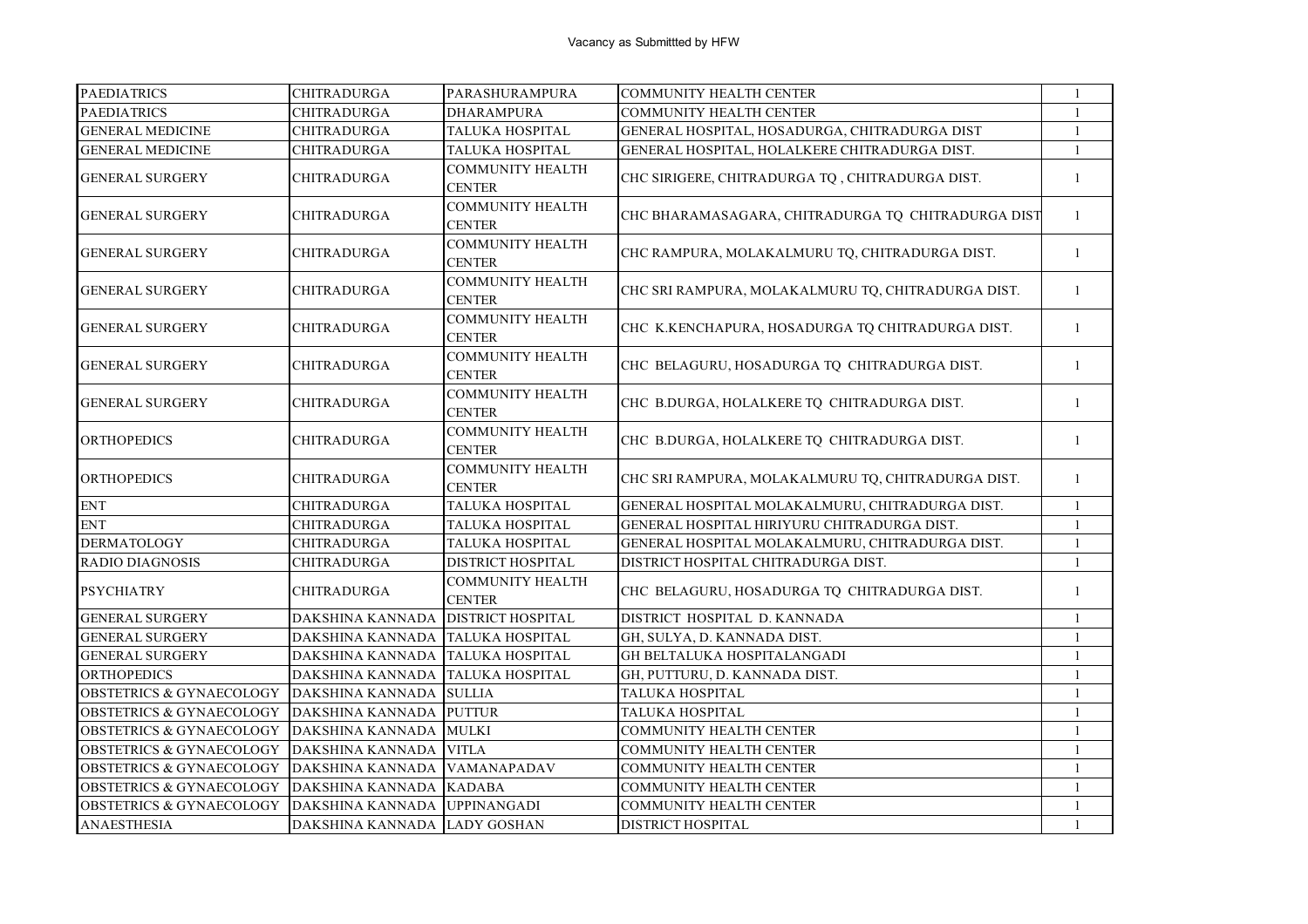| <b>ANAESTHESIA</b>                             | DAKSHINA KANNADA VAMANAPADAV     |                          | <b>COMMUNITY HEALTH CENTER</b>                     | -1           |
|------------------------------------------------|----------------------------------|--------------------------|----------------------------------------------------|--------------|
| <b>ANAESTHESIA</b>                             | DAKSHINA KANNADA KADABA          |                          | <b>COMMUNITY HEALTH CENTER</b>                     | $\mathbf{1}$ |
| <b>ANAESTHESIA</b>                             | DAKSHINA KANNADA   UPPINANGADI   |                          | <b>COMMUNITY HEALTH CENTER</b>                     | 1            |
| <b>PAEDIATRICS</b>                             | DAKSHINA KANNADA MUDBIDRI        |                          | <b>COMMUNITY HEALTH CENTER</b>                     | $\mathbf{1}$ |
| <b>PAEDIATRICS</b>                             | DAKSHINA KANNADA VITLA           |                          | <b>COMMUNITY HEALTH CENTER</b>                     | $\mathbf{1}$ |
| <b>PAEDIATRICS</b>                             | DAKSHINA KANNADA                 | <b>VAMANAPADAV</b>       | <b>COMMUNITY HEALTH CENTER</b>                     | 1            |
| <b>PAEDIATRICS</b>                             | DAKSHINA KANNADA                 | <b>KADABA</b>            | <b>COMMUNITY HEALTH CENTER</b>                     | -1           |
| <b>PAEDIATRICS</b>                             | DAKSHINA KANNADA   UPPINANGADI   |                          | <b>COMMUNITY HEALTH CENTER</b>                     | $\mathbf{1}$ |
| <b>GENERAL MEDICINE</b>                        | DAKSHINA KANNADA TALUKA HOSPITAL |                          | GENERAL HOSPITAL, PUTTURU, DAKSHINA KANNADA DIST.  | $\mathbf{1}$ |
| <b>GENERAL MEDICINE</b>                        | <b>DAVANAGERE</b>                | TALUKA HOSPITAL          | GENERAL HOSPITAL JAGALURU, DAVANAGERE DIST.        | 1            |
| <b>GENERAL SURGERY</b>                         | <b>DAVANAGERE</b>                | <b>DISTRICT HOSPITAL</b> | CHIGATERI DISTRICT HOSPITAL DAVANAGERE DIST.       | 1            |
| <b>GENERAL SURGERY</b>                         | <b>DAVANAGERE</b>                | <b>TALUKA HOSPITAL</b>   | GENERAL HOSPITAL JAGALURU, DAVANAGERE DIST.        | $\mathbf{1}$ |
| <b>GENERAL SURGERY</b>                         | <b>DAVANAGERE</b>                | TALUKA HOSPITAL          | GH JAGALURU, DAVANAGERE                            | $\mathbf{1}$ |
| <b>ORTHOPEDICS</b>                             | <b>DAVANAGERE</b>                | TALUKA HOSPITAL          | GH JAGALURU, DAVANAGERE DIST                       | 1            |
| <b>ENT</b>                                     | <b>DAVANAGERE</b>                | <b>TALUKA HOSPITAL</b>   | GENERAL HOSPITAL JAGALURU, DAVANAGERE DIST.        | $\mathbf{1}$ |
| OBSTETRICS & GYNAECOLOGY DAVANAGERE            |                                  | <b>KEREBILACHI</b>       | <b>COMMUNITY HEALTH CENTER</b>                     | $\mathbf{1}$ |
| <b>OBSTETRICS &amp; GYNAECOLOGY DAVANAGERE</b> |                                  | MALEBENNURU              | COMMUNITY HEALTH CENTER                            | 1            |
| <b>ANAESTHESIA</b>                             | <b>DAVANAGERE</b>                | <b>JAGALUR</b>           | <b>TALUKA HOSPITAL</b>                             | $\mathbf{1}$ |
| <b>ANAESTHESIA</b>                             | <b>DAVANAGERE</b>                | <b>SANTEBENNUR</b>       | <b>COMMUNITY HEALTH CENTER</b>                     | 1            |
| <b>ANAESTHESIA</b>                             | <b>DAVANAGERE</b>                | <b>KEREBILACHI</b>       | <b>COMMUNITY HEALTH CENTER</b>                     | $\mathbf{1}$ |
| <b>PAEDIATRICS</b>                             | <b>DAVANAGERE</b>                | KEREBILACHI              | <b>COMMUNITY HEALTH CENTER</b>                     | 1            |
| <b>PAEDIATRICS</b>                             | <b>DAVANAGERE</b>                | MALEBENNURU              | <b>COMMUNITY HEALTH CENTER</b>                     | -1           |
| <b>OBSTETRICS &amp; GYNAECOLOGY</b>            | <b>HAVERI</b>                    | <b>HIREKERUR</b>         | TALUKA HOSPITAL                                    | $\mathbf{1}$ |
| <b>OBSTETRICS &amp; GYNAECOLOGY HAVERI</b>     |                                  | <b>BYADAGI</b>           | TALUKA HOSPITAL                                    | $\mathbf{1}$ |
| <b>ANAESTHESIA</b>                             | HAVERI                           | <b>HIREKERUR</b>         | TALUKA HOSPITAL                                    | 1            |
| <b>ANAESTHESIA</b>                             | <b>HAVERI</b>                    | <b>SAVANUR</b>           | TALUKA HOSPITAL                                    | $\mathbf{1}$ |
| <b>ANAESTHESIA</b>                             | <b>HAVERI</b>                    | <b>HANGAL</b>            | <b>TALUKA HOSPITAL</b>                             | $\mathbf{1}$ |
| <b>ANAESTHESIA</b>                             | <b>HAVERI</b>                    | <b>GUTTAL</b>            | <b>COMMUNITY HEALTH CENTER</b>                     | 1            |
| <b>ANAESTHESIA</b>                             | HAVERI                           | <b>RATTIHALLI</b>        | <b>COMMUNITY HEALTH CENTER</b>                     | 1            |
| <b>ANAESTHESIA</b>                             | <b>HAVERI</b>                    | <b>MASURU</b>            | COMMUNITY HEALTH CENTER                            | 1            |
| <b>ANAESTHESIA</b>                             | <b>HAVERI</b>                    | <b>BANKAPURA</b>         | <b>COMMUNITY HEALTH CENTER</b>                     | $\mathbf{1}$ |
| <b>PAEDIATRICS</b>                             | <b>HAVERI</b>                    | <b>RANEBENNUR</b>        | TALUKA HOSPITAL                                    | $\mathbf{1}$ |
| <b>PAEDIATRICS</b>                             | <b>HAVERI</b>                    | <b>GUTTAL</b>            | <b>COMMUNITY HEALTH CENTER</b>                     | $\mathbf{1}$ |
| <b>PAEDIATRICS</b>                             | <b>HAVERI</b>                    | <b>RATTIHALLI</b>        | <b>COMMUNITY HEALTH CENTER</b>                     | 1            |
| <b>PAEDIATRICS</b>                             | <b>HAVERI</b>                    | <b>BANKAPURA</b>         | <b>COMMUNITY HEALTH CENTER</b>                     | $\mathbf{1}$ |
| <b>PAEDIATRICS</b>                             | <b>HAVERI</b>                    | <b>AKKIALUR</b>          | <b>COMMUNITY HEALTH CENTER</b>                     | $\mathbf{1}$ |
| <b>GENERAL MEDICINE</b>                        | <b>HAVERI</b>                    | TALUKA HOSPITAL          | GENERAL HOSPITAL, BYADAGI, HAVERI DIST.            | $\mathbf{1}$ |
| <b>GENERAL MEDICINE</b>                        | <b>HAVERI</b>                    | TALUKA HOSPITAL          | GENERAL HOSPITAL, SAVANURU, HAVERI DIST.(NHM CONT) | $\mathbf{1}$ |
| <b>GENERAL MEDICINE</b>                        | <b>HAVERI</b>                    | TALUKA HOSPITAL          | GENERAL HOSPITAL, HIREKERUR HAVERI DIST.           | $\mathbf{1}$ |
| <b>GENERAL MEDICINE</b>                        | <b>HAVERI</b>                    | <b>TALUKA HOSPITAL</b>   | GENERAL HOSPITAL, SHIGGAON, HAVERI DIST            | $\mathbf{1}$ |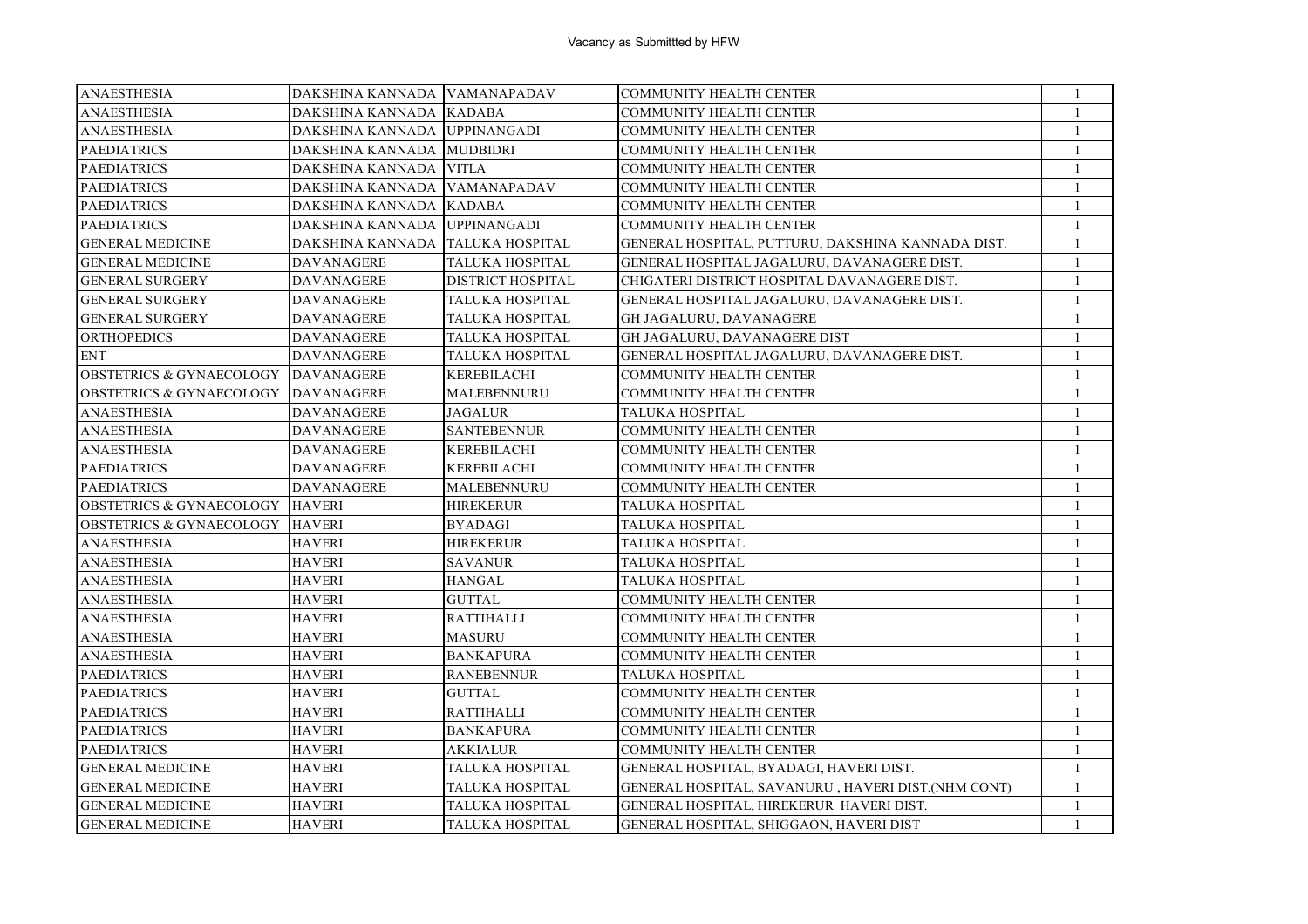| <b>GENERAL SURGERY</b>                      | <b>HAVERI</b>     | DISTRICT HOSPITAL                        | <b>DISTRICT HOSPITAL HAVERI</b>                     | -1             |
|---------------------------------------------|-------------------|------------------------------------------|-----------------------------------------------------|----------------|
| <b>GENERAL SURGERY</b>                      | <b>HAVERI</b>     | <b>COMMUNITY HEALTH</b><br><b>CENTER</b> | COMMUNITY HEALTALUKA HOSPITAL CENTRE AKKIALURU, HAN | $\mathbf{1}$   |
| <b>GENERAL SURGERY</b>                      | <b>HAVERI</b>     | <b>TALUKA HOSPITAL</b>                   | GENERAL HOSPITAL HIREKERUR, HAVERI DIST.            | $\mathbf{1}$   |
| <b>ORTHOPEDICS</b>                          | <b>HAVERI</b>     | <b>TALUKA HOSPITAL</b>                   | GENERAL HOSPITAL, HIRIKERURU HAVERI DIST.           | $\mathbf{1}$   |
| <b>ORTHOPEDICS</b>                          | <b>HAVERI</b>     | <b>TALUKA HOSPITAL</b>                   | GENERAL HOSPITAL, SAVANOOR, HAVERI DIST.            | $\mathbf{1}$   |
| <b>ORTHOPEDICS</b>                          | <b>HAVERI</b>     | DISTRICT HOSPITAL                        | DH HAVERI, HAVERI DIST                              | $\overline{4}$ |
| <b>ORTHOPEDICS</b>                          | <b>HAVERI</b>     | <b>TALUKA HOSPITAL</b>                   | GH HIREKERURU, HAVERI DIST                          | $\mathbf{1}$   |
| <b>ORTHOPEDICS</b>                          | <b>HAVERI</b>     | <b>COMMUNITY HEALTH</b><br><b>CENTER</b> | CHC RATTIHALLI, HIREKERURU TQ, HAVERI DIST.         | $\mathbf{1}$   |
| <b>ENT</b>                                  | <b>HAVERI</b>     | DISTRICT HOSPITAL                        | DISTRICT HOSPITAL HAVERI DIST.                      | $\mathbf{1}$   |
| <b>ENT</b>                                  | <b>HAVERI</b>     | <b>TALUKA HOSPITAL</b>                   | GENERAL HOSPITAL SAVANURU, HAVERI DIST.             | 1              |
| <b>DERMATOLOGY</b>                          | <b>HAVERI</b>     | DISTRICT HOSPITAL                        | DISTRICT HOSPITAL HAVERI DIST.                      | $\mathbf{1}$   |
| <b>DERMATOLOGY</b>                          | <b>HAVERI</b>     | <b>TALUKA HOSPITAL</b>                   | GENERAL HOSPITAL SAVANURU, HAVERI                   | $\mathbf{1}$   |
| <b>PSYCHIATRY</b>                           | <b>HAVERI</b>     | DISTRICT HOSPITAL                        | DH HAVERI, HAVERI DIST                              | $\mathbf{1}$   |
| <b>PSYCHIATRY</b>                           | <b>KALABURAGI</b> | DISTRICT HOSPITAL                        | DISTRICT HOSPITAL KALBURGI, KALABURAGI DIST.        | $\mathbf{1}$   |
| <b>OBSTETRICS &amp; GYNAECOLOGY</b>         | <b>KALABURAGI</b> | <b>CHINCHOLI</b>                         | TALUKA HOSPITAL                                     | $\mathbf{1}$   |
| <b>ANAESTHESIA</b>                          | <b>KOLARA</b>     | <b>SRINIVASPURA</b>                      | <b>TALUKA HOSPITAL</b>                              | $\mathbf{1}$   |
| ANAESTHESIA                                 | KOLARA            | <b>KGF</b>                               | TALUKA HOSPITAL                                     | $\mathbf{1}$   |
| ANAESTHESIA                                 | <b>KOLARA</b>     | <b>BETALUKA</b><br>HOSPITALMANGALA       | COMMUNITY HEALTH CENTER                             | $\mathbf{1}$   |
| <b>ANAESTHESIA</b>                          | <b>KOLARA</b>     | <b>GOWNPALLI</b>                         | COMMUNITY HEALTH CENTER                             | $\mathbf{1}$   |
| <b>GENERAL MEDICINE</b>                     | <b>KOLARA</b>     | <b>TALUKA HOSPITAL</b>                   | GENERAL HOSPITAL, MALURU, KOLARA DIST.              | $\mathbf{1}$   |
| <b>GENERAL MEDICINE</b>                     | <b>KOLARA</b>     | TALUKA HOSPITAL                          | GENERAL HOSPITAL, K G F, KOLARA DIST.               | $\mathbf{1}$   |
| <b>GENERAL MEDICINE</b>                     | <b>KOLARA</b>     | <b>TALUKA HOSPITAL</b>                   | GENERAL HOSPITAL, SRINIVASPURA, KOLARA DIST.        | $\mathbf{1}$   |
| <b>GENERAL MEDICINE</b>                     | KOLARA            | TALUKA HOSPITAL                          | K G F, ED HOSPITAL KOLARA DIST.                     | $\mathbf{1}$   |
| <b>PAEDIATRICS</b>                          | <b>MYSORE</b>     | <b>TALKADU</b>                           | MOTALUKA HOSPITALER & CHILD HOSPITAL                | $\mathbf{1}$   |
| <b>PAEDIATRICS</b>                          | <b>MYSORE</b>     | <b>HUNSURU</b>                           | TALUKA HOSPITAL                                     | $\mathbf{1}$   |
| <b>PAEDIATRICS</b>                          | <b>MYSORE</b>     | <b>KR NAGARA</b>                         | TALUKA HOSPITAL                                     | $\mathbf{1}$   |
| <b>PSYCHIATRY</b>                           | <b>MYSORE</b>     | DISTRICT HOSPITAL                        | DISTRICT HOSPITAL MYSORE                            | $\mathbf{1}$   |
| <b>OBSTETRICS &amp; GYNAECOLOGY RAICHUR</b> |                   | <b>MANVI</b>                             | TALUKA HOSPITAL                                     | $\mathbf{1}$   |
| <b>OBSTETRICS &amp; GYNAECOLOGY RAICHUR</b> |                   | <b>KAVITALUKA</b><br><b>HOSPITALAL</b>   | TALUKA HOSPITAL                                     | $\mathbf{1}$   |
| <b>PAEDIATRICS</b>                          | <b>RAICHUR</b>    | <b>SINDHANOOR</b>                        | TALUKA HOSPITAL                                     | $\mathbf{1}$   |
| <b>PAEDIATRICS</b>                          | <b>RAICHUR</b>    | <b>ARKERA</b>                            | <b>COMMUNITY HEALTH CENTER</b>                      | $\mathbf{1}$   |
| <b>PAEDIATRICS</b>                          | <b>RAICHUR</b>    | <b>JALAHALLI</b>                         | COMMUNITY HEALTH CENTER                             | $\mathbf{1}$   |
| <b>GENERAL MEDICINE</b>                     | <b>RAMANAGAR</b>  | <b>COMMUNITY HEALTH</b><br><b>CENTER</b> | CHC SATALUKA HOSPITALANOOR, KANAKAPURA TQ, RAMANAG  | $\mathbf{1}$   |
| <b>GENERAL SURGERY</b>                      | <b>RAMANAGAR</b>  | <b>DISTRICT HOSPITAL</b>                 | DH RAMANAGAR, RAMANAGAR                             | $\mathbf{1}$   |
| OBSTETRICS & GYNAECOLOGY SHIVMOGGA          |                   | HOSANAGARA                               | TALUKA HOSPITAL                                     | $\mathbf{1}$   |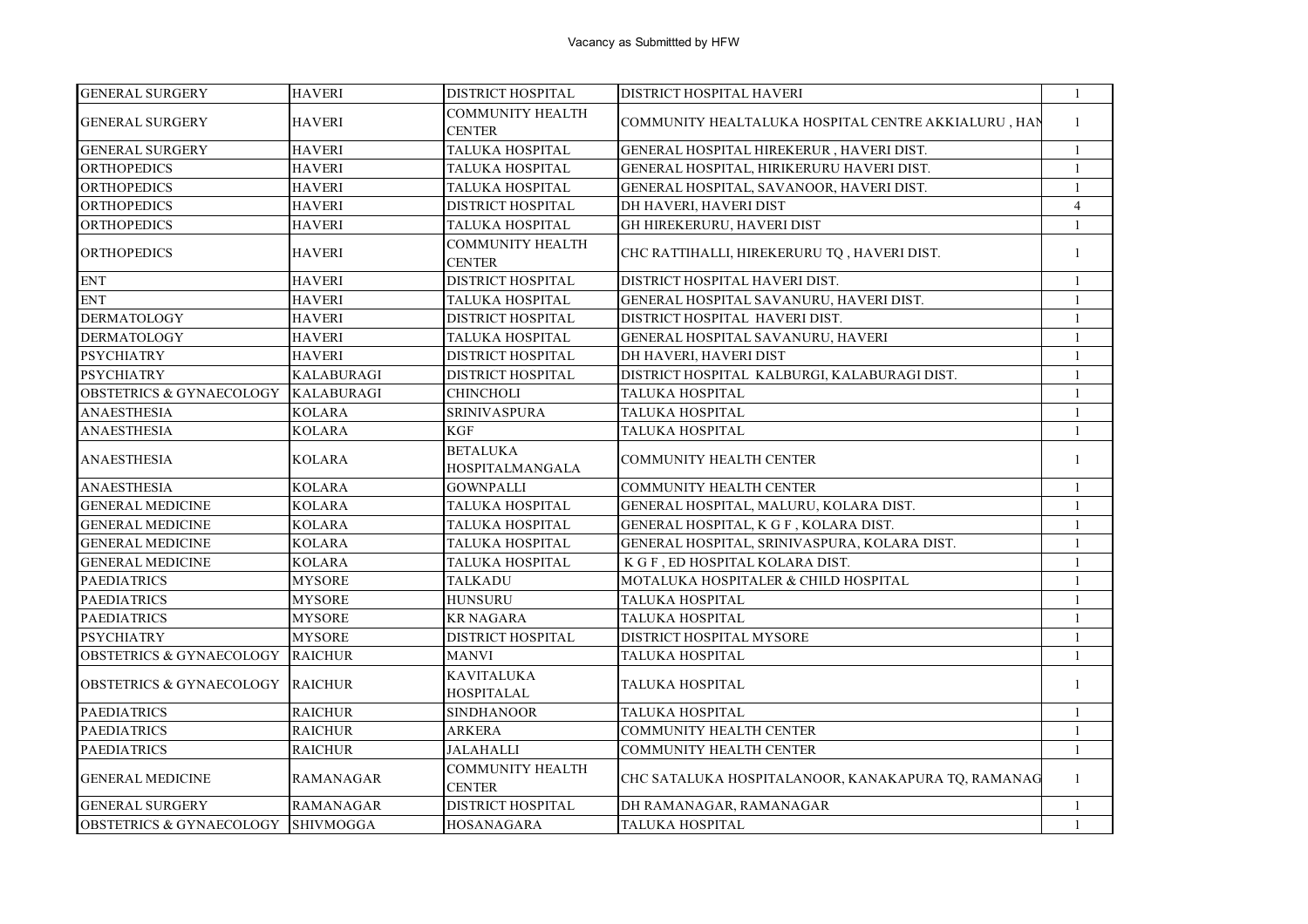| <b>OBSTETRICS &amp; GYNAECOLOGY</b> | <b>SHIVMOGGA</b>  | <b>ANAVATTI</b>                          | <b>COMMUNITY HEALTH CENTER</b>                      | $\mathbf{1}$   |
|-------------------------------------|-------------------|------------------------------------------|-----------------------------------------------------|----------------|
| <b>OBSTETRICS &amp; GYNAECOLOGY</b> | <b>SHIVMOGGA</b>  | <b>KANNAGI</b>                           | <b>COMMUNITY HEALTH CENTER</b>                      | $\mathbf{1}$   |
| <b>GENERAL MEDICINE</b>             | TUMAKURU          | TALUKA HOSPITAL                          | GENERAL HOSPITAL, CHIKKANAYAKANAHALLI TUMKUR DISTRI | $\overline{1}$ |
| <b>GENERAL MEDICINE</b>             | TUMAKURU          | TALUKA HOSPITAL                          | GENERAL HOSPITAL, PAVAGADA, TUMKUR DISTRICT         | $\mathbf{1}$   |
| <b>RESPIRATORY MEDICINE</b>         | TUMAKURU          | <b>COMMUNITY HEALTH</b><br><b>CENTER</b> | CHC, TIRUMANI, PAVAGADA TQ, TUMAKURU                | -1             |
| <b>RESPIRATORY MEDICINE</b>         | TUMAKURU          | <b>COMMUNITY HEALTH</b><br><b>CENTER</b> | CHC, Y.N HOSAKOTE PAVAGADA TQ, TUMAKURU DIST.       | $\mathbf{1}$   |
| RESPIRATORY MEDICINE                | TUMAKURU          | TALUKA HOSPITAL                          | GH SIRA, TUMAKURU DIST.                             | $\mathbf{1}$   |
| <b>GENERAL SURGERY</b>              | TUMAKURU          | TALUKA HOSPITAL                          | GENERAL HOSPITAL HOSADURGA, TUMAKURU DIST.          | $\mathbf{1}$   |
| <b>GENERAL SURGERY</b>              | TUMAKURU          | <b>TALUKA HOSPITAL</b>                   | GH PAVAGADA, TUMAKURU DIST.                         | $\mathbf{1}$   |
| <b>RADIO DIAGNOSIS</b>              | TUMAKURU          | TALUKA HOSPITAL                          | GENERAL HOSPITAL SIRA, TUMAKURU DIST.               | $\overline{1}$ |
| <b>OBSTETRICS &amp; GYNAECOLOGY</b> | <b>TUMKUR</b>     | PAVAGADA                                 | TALUKA HOSPITAL                                     | $\mathbf{1}$   |
| <b>OBSTETRICS &amp; GYNAECOLOGY</b> | <b>TUMKUR</b>     | <b>TALUKA</b><br><b>HOSPITALIRUMANI</b>  | <b>COMMUNITY HEALTH CENTER</b>                      | $\mathbf{1}$   |
| <b>OBSTETRICS &amp; GYNAECOLOGY</b> | <b>TUMKUR</b>     | YN HOSKOTE                               | <b>COMMUNITY HEALTH CENTER</b>                      | $\mathbf{1}$   |
| <b>ANAESTHESIA</b>                  | <b>TUMKUR</b>     | <b>PAVAGADA</b>                          | TALUKA HOSPITAL                                     | $\mathbf{1}$   |
| <b>ANAESTHESIA</b>                  | <b>TUMKUR</b>     | YN HOSKOTE                               | COMMUNITY HEALTH CENTER                             | $\mathbf{1}$   |
| <b>ENT</b>                          | <b>TUMKURU</b>    | TALUKA HOSPITAL                          | GENERAL HOSPITAL KORATAGERE TUMKURU DIST            | $\overline{1}$ |
| <b>OBSTETRICS &amp; GYNAECOLOGY</b> | <b>UDUPI</b>      | <b>KARKALA</b>                           | TALUKA HOSPITAL                                     | $\mathbf{1}$   |
| <b>OBSTETRICS &amp; GYNAECOLOGY</b> | <b>UDUPI</b>      | <b>HEBRI</b>                             | <b>COMMUNITY HEALTH CENTER</b>                      | $\overline{1}$ |
| <b>OBSTETRICS &amp; GYNAECOLOGY</b> | <b>UDUPI</b>      | <b>NITTE</b>                             | <b>COMMUNITY HEALTH CENTER</b>                      | -1             |
| <b>OBSTETRICS &amp; GYNAECOLOGY</b> | <b>UDUPI</b>      | <b>SHIRVA</b>                            | <b>COMMUNITY HEALTH CENTER</b>                      | $\overline{1}$ |
| <b>PAEDIATRICS</b>                  | <b>UDUPI</b>      | <b>HEBRI</b>                             | <b>COMMUNITY HEALTH CENTER</b>                      | $\overline{1}$ |
| <b>PAEDIATRICS</b>                  | <b>UDUPI</b>      | <b>SHIRVA</b>                            | <b>COMMUNITY HEALTH CENTER</b>                      | $\mathbf{1}$   |
| <b>GENERAL MEDICINE</b>             | <b>UDUPI</b>      | DISTRICT HOSPITAL                        | DISTRICT HOSPITAL UDUPI                             | $\overline{1}$ |
| <b>GENERAL SURGERY</b>              | <b>UDUPI</b>      | <b>COMMUNITY HEALTH</b><br><b>CENTER</b> | COMMUNITY HEALTALUKA HOSPITAL CENTRE HEBRI, KARKALA | -1             |
| <b>RADIO DIAGNOSIS</b>              | <b>UDUPI</b>      | TALUKA HOSPITAL                          | GENERAL HOSPITAL KUNDAPUR, UDUPI DIST.              | $\mathbf{1}$   |
| <b>OBSTETRICS &amp; GYNAECOLOGY</b> | <b>VIJAYAPURA</b> | <b>B BAGEWADI</b>                        | TALUKA HOSPITAL                                     | -1             |
| <b>OBSTETRICS &amp; GYNAECOLOGY</b> | <b>VIJAYAPURA</b> | MUDDEBIHAL                               | TALUKA HOSPITAL                                     | $\overline{1}$ |
| <b>OBSTETRICS &amp; GYNAECOLOGY</b> | <b>VIJAYAPURA</b> | <b>SINDAGI</b>                           | TALUKA HOSPITAL                                     | $\mathbf{1}$   |
| <b>OBSTETRICS &amp; GYNAECOLOGY</b> | <b>VIJAYAPURA</b> | <b>INDI</b>                              | TALUKA HOSPITAL                                     | $\overline{1}$ |
| <b>OBSTETRICS &amp; GYNAECOLOGY</b> | <b>VIJAYAPURA</b> | <b>TALLIKOTE</b>                         | <b>COMMUNITY HEALTH CENTER</b>                      | $\mathbf{1}$   |
| <b>OBSTETRICS &amp; GYNAECOLOGY</b> | VIJAYAPURA        | <b>NIDAGUNDI</b>                         | <b>COMMUNITY HEALTH CENTER</b>                      | $\mathbf{1}$   |
| <b>OBSTETRICS &amp; GYNAECOLOGY</b> | VIJAYAPURA        | <b>CHADCHAN</b>                          | <b>COMMUNITY HEALTH CENTER</b>                      | $\mathbf{1}$   |
| <b>ANAESTHESIA</b>                  | VIJAYAPURA        | <b>SINDAGI</b>                           | TALUKA HOSPITAL                                     | $\overline{1}$ |
| <b>ANAESTHESIA</b>                  | VIJAYAPURA        | <b>TALLIKOTE</b>                         | <b>COMMUNITY HEALTH CENTER</b>                      | $\overline{1}$ |
| <b>ANAESTHESIA</b>                  | VIJAYAPURA        | CHADCHAN                                 | COMMUNITY HEALTH CENTER                             | $\mathbf{1}$   |
| <b>PAEDIATRICS</b>                  | <b>VIJAYAPURA</b> | <b>B BAGEWADI</b>                        | <b>TALUKA HOSPITAL</b>                              | $\mathbf{1}$   |